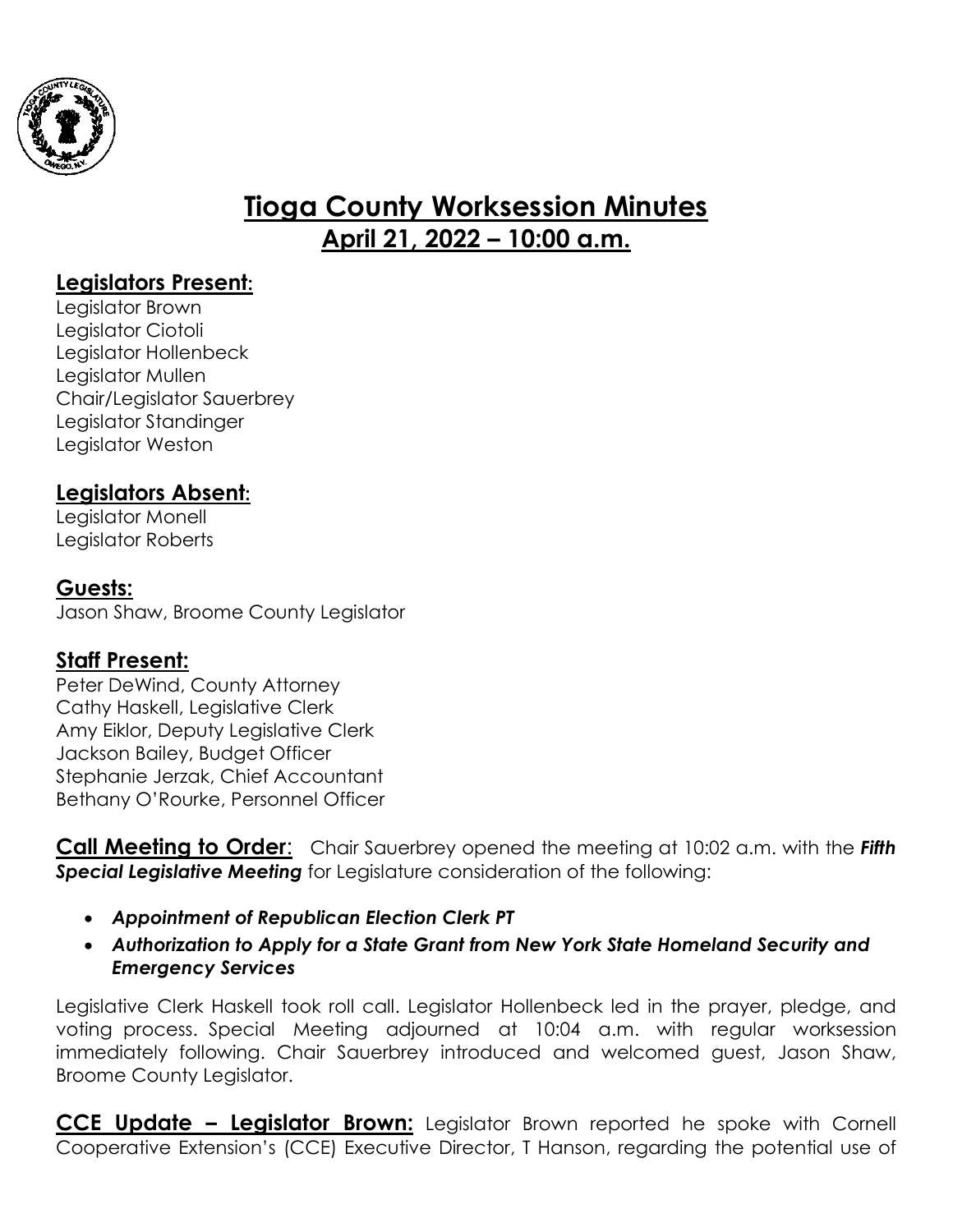the kitchen equipment in the basement at 56 Main Street. Chair Sauerbrey explained that CCE left their kitchen equipment in the basement at 56 Main Street when they relocated to their farm in Candor. Currently, the CCE kitchen area is vacant. Legislator Brown explained, according to the Health Department, the kitchen at the current CCE location in Candor is not usable. CCE's SNAP nutrition education program staff would like to utilize the kitchen in order to prepare samples for farmers' markets or other functions throughout Tioga County. The kitchen has to be certified by the Health Department and CCE agreed to pay the \$114 for the permit. Legislator Brown reported CCE would clean up the space before the inspection as well as after food preparation. CCE has a \$1 million insurance policy they will carry when using the kitchen. Legislator Brown stated the educator would need the kitchen for roughly one or two days per week for about one or two hours per visit. CCE staff would only utilize the kitchen during business hours and would only need to use the space from April to October. When using the kitchen, CCE would bring no more than two staff members.

Legislator Brown reported CCE was hoping that Tioga County would do an in-kind donation of the electric and water that would be used during food preparation. Legislative Clerk Haskell asked Legislator Brown if CCE intends to take their kitchen equipment at some point. Legislator Brown stated he does not know, but will ask Executive Director T Hanson at an event tomorrow.

County Attorney Peter DeWind stated a lease agreement or use of space arrangement can be drafted. If payment from CCE is not expected, Attorney DeWind suggested adding a consideration clause in the agreement. He also recommended passing a resolution in May as this type of arrangement would technically be considered lease of County property. Legislator Brown will ask more questions and gather additional information from Ms. Hanson and report back to County Attorney DeWind.

**Financial Discussion - Gas Tax:** Chair Sauerbrey explained the Legislature previously discussed reducing the gas tax in Tioga County. Since that discussion, New York State has agreed to reduce the gas tax from June 1 to December 31 of this year. Some counties have further reduced their gas tax by way of resolution or local law. However, the reduction in gas tax must correspond with the State's collection start date, the next date being June 1, 2022. Given the short timeframe, it would not be feasible to go that route without calling numerous special Legislative sessions. Chair Sauerbrey stated the Legislature discussed another alternative to give financial relief to taxpayers. The alternative discussed was no increase in property taxes at the County level. Due to a large fund balance, Tioga County may have the option to keep property taxes at their current level. Legislator Mullen agreed that property taxes should not be raised for residents. Budget Officer Jackson Bailey reported the top three sales tax providers from the last four quarters come from automobile dealers, gasoline stations, and electronic shopping. Sales tax from the purchase of gasoline in Tioga County results in revenue of about \$3 million annually. Mr. Bailey cautioned against reducing the gas tax as the result will be a decrease in sales tax revenue. After a brief discussion, the Legislators in attendance agreed to keep the gas tax as is. The Legislature will explore the tax levy further at budget time.

Mr. Bailey reported Tioga County currently has around \$7 million over its fund balance policy for the General Fund. Tioga County has budgeted conservatively over the years and due to COVID, the County made significant budgetary cuts in anticipation of lost revenue from the pandemic. However, sales tax, particularly internet sales, have increased drastically resulting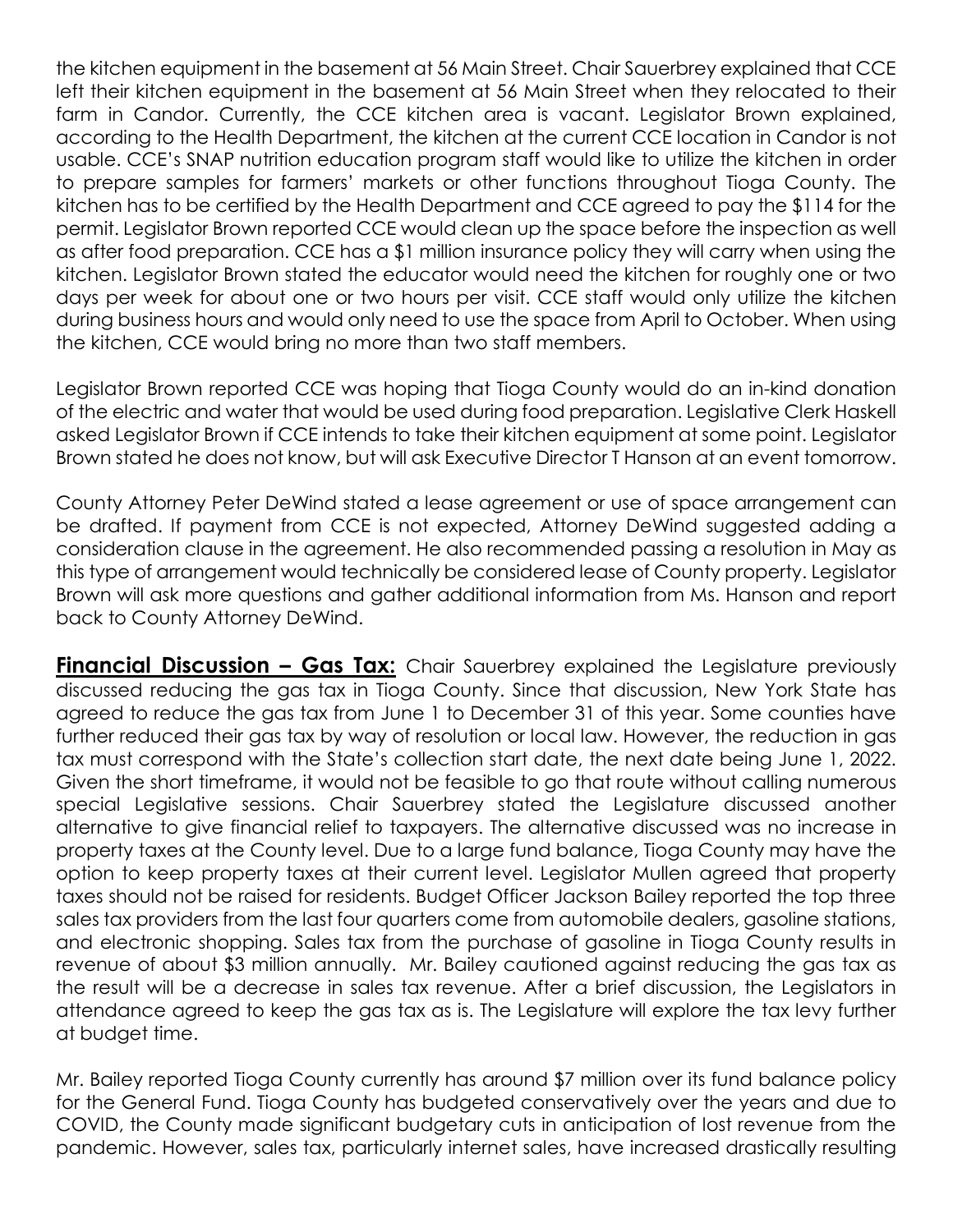in an influx of revenue for Tioga County. In order to come into compliance with the fund balance policy, that \$7 million will have to be moved or spent. Chair Sauerbrey asked Mr. Bailey when he suggests moving the funds to a reserve account. Mr. Bailey replied the funds should be moved sooner rather than later. Chief Accountant Stephanie Jerzak stated the auditors will be coming in June and recommended moving the funds in May.

Legislator Mullen stated Tioga County is struggling to retain employees and some departments are having difficulty filling positions. Legislator Mullen believes one of the biggest factors for staffing issues is due to lower salaries compared to other organizations. He would like Tioga County to conduct a salary study. Chair Sauerbrey responded that Personnel Officer Bethany O'Rourke and County Attorney DeWind are finalizing the RFP for the salary study. Mr. Bailey mentioned if salaries were increased as a result of the study, additional funds for salaries would need to be budgeted on a yearly basis.

Legislator Brown stated he spoke to numerous constituents that expressed a desire for infrastructure improvements, such as roads. Chair Sauerbrey reported the County Office Building at 56 Main Street is in need of security upgrades. The Safety Officer is writing a grant in hopes of securing funds, but Chair Sauerbrey stated Tioga County could possibly use ARPA funds for security upgrades. Chair Sauerbrey stated it may also be possible to move some of the surplus funds in order to help pay for the radio communications project, which will also partly be funded through ARPA. Tioga County hopes to receive a grant for the remainder of the radio project expense.

Mr. Bailey reported there are additional accounts, like the casino revenue account, that may also need funds moved. Chair Sauerbrey reported a resolution will need to be drafted regarding the casino revenue funds. She believes the transfer of casino revenue funds should be a yearly Legislative decision as that revenue is technically labeled as State Aid. The State can take that funding away at any time so the funds should not be spent or incorporated into the regular budget.

Chair Sauerbrey asked where the funds for the purchase of equipment, such as snow plows, come from. Mr. Bailey replied that funding comes from the Capital Reserve which is funded from a portion of sales tax. Currently, the casino revenue is also in the Capital Reserve. Legislative Clerk Haskell stated there has been some confusion between the Capital Reserve and the Capital Fund accounts. The Capital Fund is meant for Public Works purchases and the Capital Reserve is not.

Chair Sauerbrey asked if all of the \$7 million surplus has to be moved and put into various accounts. Mr. Bailey responded the policy's wording isn't very clear. Ms. Jerzak read a section of the current policy, which states, "…the excess should be appropriated to fund one-time expenditures, which do not result in recurring operating costs, and/or be used to establish or increase reserves." Legislative Clerk Haskell questioned if the policy was constructed with information from another county or from the Comptroller. Mr. Bailey responded the policy will need to be reviewed and he will reach out to the Comptroller's Office. Chair Sauerbrey reported once the information has been clarified through the Comptroller, a resolution will need to be drafted to update the policy and another resolution will be needed to move the funds. Ms. Haskell stated both resolutions can be presented at the May 10, 2022 Legislative